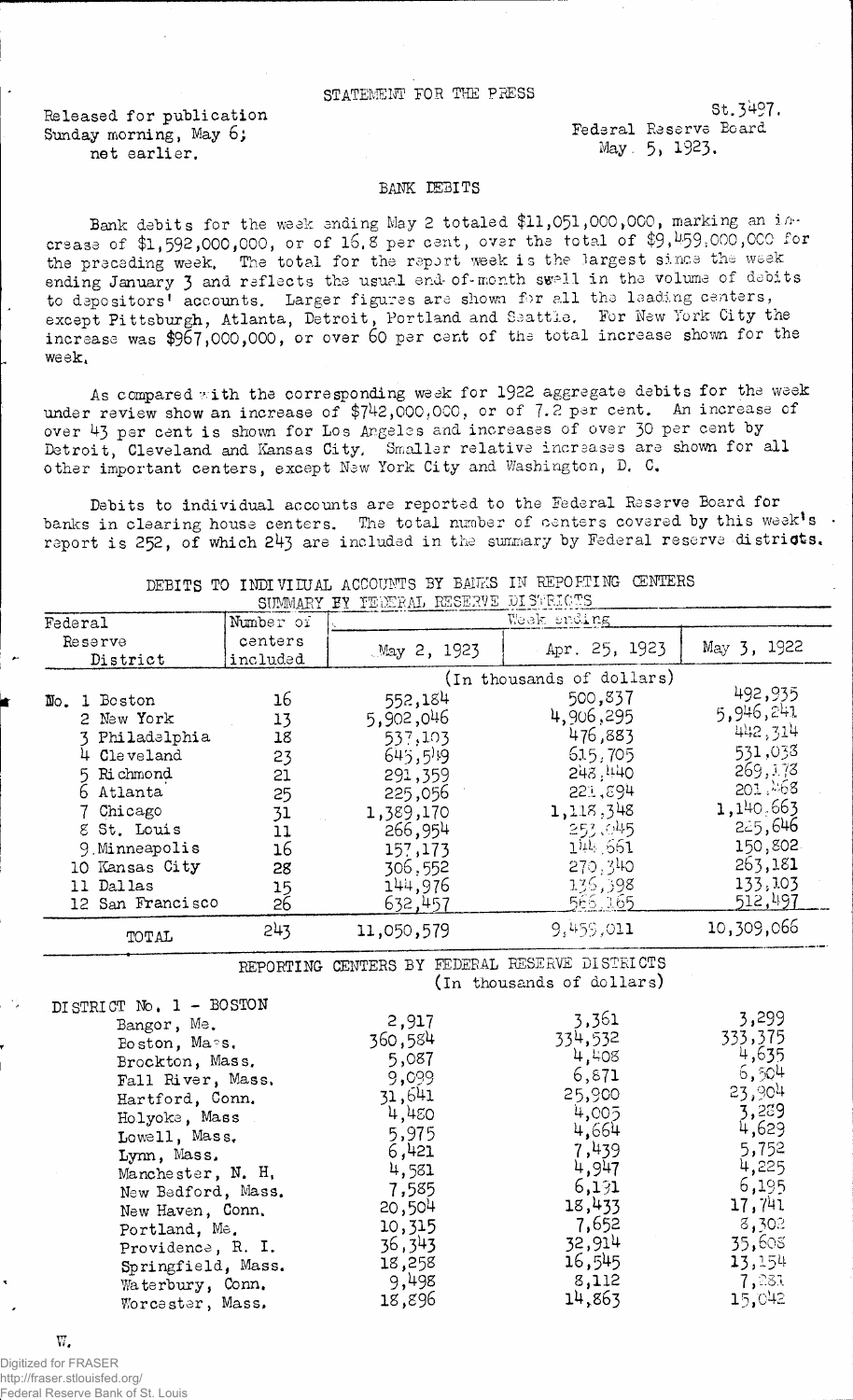|                                                                                                                                                                                                                                                                                                                                                                                                                                                     | St.3497a<br>DEBITS TO INDIVIDUAL ACCOUNTS BY BANKS IN REPORTING CENTERS<br>Week anding                                                                                                                                  |                                                                                                                                                                                                                      |                                                                                                                                                                                                                   |  |
|-----------------------------------------------------------------------------------------------------------------------------------------------------------------------------------------------------------------------------------------------------------------------------------------------------------------------------------------------------------------------------------------------------------------------------------------------------|-------------------------------------------------------------------------------------------------------------------------------------------------------------------------------------------------------------------------|----------------------------------------------------------------------------------------------------------------------------------------------------------------------------------------------------------------------|-------------------------------------------------------------------------------------------------------------------------------------------------------------------------------------------------------------------|--|
|                                                                                                                                                                                                                                                                                                                                                                                                                                                     | May 2, 1923                                                                                                                                                                                                             | Apr. 25, 1923                                                                                                                                                                                                        | May $3, 1923$                                                                                                                                                                                                     |  |
|                                                                                                                                                                                                                                                                                                                                                                                                                                                     |                                                                                                                                                                                                                         | (In thousands of dollars)                                                                                                                                                                                            |                                                                                                                                                                                                                   |  |
| DISTRICT No. 2 - NEW YORK<br>Albany, N.Y.<br>Binghamton, N.Y.<br>Buffalo, N.Y.<br>Elmira, N.Y.<br>Jamestown, N.Y.<br>Montclair, N. J.<br>Newark, N. J.<br>New York, N. Y.<br>No. New Jersey Clearing<br>House Association                                                                                                                                                                                                                           | 31,954<br>5,172<br>74,040<br>4,078<br>4,258<br>3,561<br>70,638<br>5,601,223<br>38,326                                                                                                                                   | 30,927<br>4,666<br>69,276<br>4,152<br>4,385<br>2,886<br>60,936<br>4,634,575<br>35,257                                                                                                                                | 38,632<br>4,257<br>61,107<br>3,243<br>3,649<br>2,875<br>66,878<br>5,673,806<br>36,483                                                                                                                             |  |
| Passaic, N. J.<br>Rochester, N.Y.<br>Stamford, Conn.<br>Syracuse, N. Y.                                                                                                                                                                                                                                                                                                                                                                             | 8,503<br>38,426<br>3,288<br>18,579                                                                                                                                                                                      | 7,488<br>32,679<br>2,848<br>16,220                                                                                                                                                                                   | 5,810<br>32,398<br>2,730<br>14,373                                                                                                                                                                                |  |
| DISTRICT No. 3 - PHILADELPHIA<br>Allentown, Pa.<br>Altoona, Pa.<br>Camden, N. J.<br>Chester, Pa.<br>Harrisburg, Pa.<br>Hazleton, Pa.<br>Johnstown, Pa.<br>Lancaster, Pa.<br>Lebanon, Pa.<br>Norristown, Pa.<br>Philadelphia, Pa.<br>Reading, Pa.<br>Scranton, Pa.<br>Trenton, N. J.<br>Wilkes-Barre, Pa.<br>Williamsport, Pa.<br>Wilmington, Del.<br>York, Pa.                                                                                      | 7,739<br>4,129<br>12,108<br>5,523<br>8,756<br>3,003<br>6,416<br>6,657<br>1,730<br>888<br>401,618<br>11,156<br>17,280<br>16,159<br>11,413<br>5,080<br>12,248<br>5,200                                                    | 6,948<br>3,914<br>9,869<br>5,239<br>8,187<br>2,633<br>5,525<br>5,914<br>1,544<br>888<br>358,975<br>9,688<br>17,043<br>14,784<br>9,635<br>3,597<br>$\epsilon$ ,490<br>4,010                                           | 6,701<br>3,165<br>10,535<br>7,750<br>7,604<br>2,480<br>5,200<br>4,624<br>1,376<br>815<br>331,495<br>7,868<br>13,588<br>11,943<br>8,535<br>4,595<br>3,618<br>4,372                                                 |  |
| DISTRICT No. 4 - CLEVELAND<br>Akron, Ohio<br>Futler, Pa.<br>Canton, Ohio<br>Cincinnati, Ohio<br>Cleveland, Ohio<br>Columbus, Ohio<br>Connellsville, Pa.<br>Dayton, Ohio<br>Erie, Pa.<br>Greensburg, Pa.<br>Homestead, Pa,<br>Lexington, Ky.<br>Lima, Ohio<br>Lorain, Ohio<br>New Brighton, Pa.<br>Oil City, Pa.<br>Pittsburgh, Pa.<br>Springfield, Ohio<br>Toledo, Ohio<br>Warren, Ohio<br>Wheeling, W. Va.<br>Youngstown, Ohio<br>Zanesville, Ohio | 16,774<br>3,207<br>11,303<br>79,784<br>161,770<br>38,590<br>1,443<br>17,271<br>7,891<br>5,527<br>1,011<br>5,452<br>4,311<br>1,260<br>2,889<br>3,572<br>198,731<br>3,733<br>46,691<br>3,286<br>12,696<br>15,360<br>2,997 | 16,924<br>2,492<br>9,677<br>78,154<br>137,556<br>35,815<br>1,306<br>16,095<br>7,153<br>5,271<br>786<br>5,257<br>3,913<br>1,417<br>2,653<br>3,723<br>207,790<br>4,584<br>44,770<br>2,632<br>11,699<br>12,735<br>3,273 | 13,898<br>2,641<br>8,675<br>66,933<br>123,967<br>30,042<br>1,115<br>13,148<br>6,356<br>5,092<br>979<br>4,548<br>3,133<br>957<br>2,115<br>3,700<br>179,322<br>3,884<br>32,813<br>2,591<br>9,210<br>13,446<br>2,473 |  |

W.

 $\ddot{\phantom{0}}$ . i<br>i

 $\ddot{\phantom{0}}$ 

 $\ddot{\phantom{0}}$ 

 $\lambda$ 

Digitized for FRASER http://fraser.stlouisfed.org/ Federal Reserve Bank of St. Louis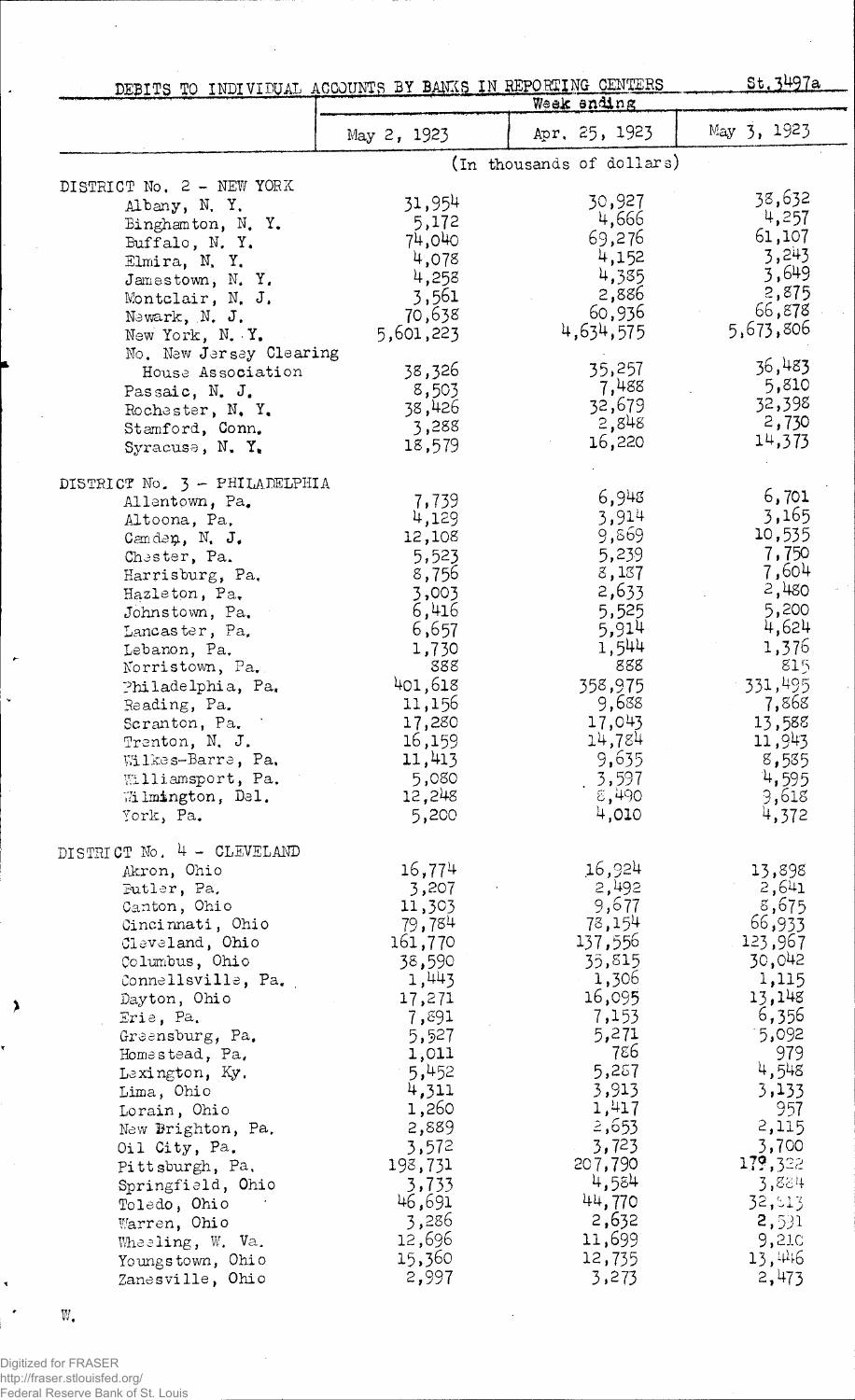DEBITS TO INDIVIDUAL ACCOUNTS BY BANKS IN REPORTING CENTERS

St. 3497b

|                                                                                                                                                                                                                                                                                                                                                                                                                                                                                            | Waak ending                                                                                                                                                                                                                 |                                                                                                                                                                                                                       |                                                                                                                                                                                                                                 |
|--------------------------------------------------------------------------------------------------------------------------------------------------------------------------------------------------------------------------------------------------------------------------------------------------------------------------------------------------------------------------------------------------------------------------------------------------------------------------------------------|-----------------------------------------------------------------------------------------------------------------------------------------------------------------------------------------------------------------------------|-----------------------------------------------------------------------------------------------------------------------------------------------------------------------------------------------------------------------|---------------------------------------------------------------------------------------------------------------------------------------------------------------------------------------------------------------------------------|
|                                                                                                                                                                                                                                                                                                                                                                                                                                                                                            | May 2, 1923                                                                                                                                                                                                                 | Apr. 25, 1923                                                                                                                                                                                                         | May 3, 1922                                                                                                                                                                                                                     |
|                                                                                                                                                                                                                                                                                                                                                                                                                                                                                            |                                                                                                                                                                                                                             | (In thousands of dollars)                                                                                                                                                                                             |                                                                                                                                                                                                                                 |
| DISTRICT No, 5 - RICHMOND<br>Ashville, N. C.<br>Baltimore, Md.<br>Charleston, S. C.<br>Charleston, W. Va.<br>Charlotte, N. C.<br>Columbia, S. C.<br>Cumberland, Md.<br>Danville, Va.<br>Durham, N. C.<br>Greensboro, N. C.<br>Greenville, S. C.<br>Hagerstown, Md.<br>Huntington, W. Va.<br>Lynchburg, Va.<br>Newport News, Va.<br>Norfolk, Va.<br>Raleigh, N. C.<br>Richmond, Va.<br>Roanoke, Va.<br>Spartanburg, S. C.<br>Washington, D. C.<br>Wilmington, N. C.<br>Winston-Salem, N. C. | 4,909<br>102,400<br>-<br>9,376<br>10,445<br>6,196<br>2,517<br>2,076<br>3,548<br>6,093<br>5,100<br>2,518<br>6,461<br>4,407<br>1,825<br>15,918<br>7,000<br>34,707<br>6,097<br>2,342<br>47,283<br>5,080<br>8,609               | 4,753<br>80,900<br>5,980<br>11,717<br>9,708<br>5,094<br>2,109<br>1,776<br>3,831<br>4,188<br>4,775<br>2,526<br>5,934<br>3,908<br>1,578<br>16,258<br>.6,900<br>23,896<br>5,401<br>2,088<br>43,792<br>4,361<br>6,778     | 4,293<br>97,343<br>6,599<br>6,411<br>8,349<br>5,492<br>2,137<br>1,831<br>$\ddot{\phantom{1}}$<br>3,964<br>3,379<br>1,993<br>4,287<br>3,856<br>1,651<br>17,840<br>4,500<br>27,169<br>5,067<br>1,932<br>50,737<br>5,283<br>11,664 |
| DISTRICT No. 6 - ATLANTA<br>Albany, Ga.<br>Atlanta, Ga.<br>Augusta, Ga.<br>Birmingham, Ala.<br>Brunswick, Ga.<br>Chattanooga, Tenn<br>Columbus, Ga.<br>Cordele, Ga.<br>Dothan, Ala.<br>Elberton, Ga.<br>Jackson, Miss,<br>Jacksonville, Fla.<br>Knoxville, Tenn.<br>Macon, Ga.<br>Meridian, Miss.<br>Mobile, Ala.<br>Montgomery, Ala.<br>Nashville, Tenn.<br>Newnan, Ga.<br>New Orleans, La.<br>Pensacola, Fla.<br>Savannah, Ga.<br>Tampa, Fla<br>Valdosta, Ga.<br>Vicksburg, Miss.        | 1,036<br>29,191<br>6,666<br>25,917<br>556<br>9,130<br>2,550<br>302<br>680<br>213<br>2,614<br>12,811<br>6,998<br>$-4,613$<br>2,501<br>7,904<br>4,991<br>17,337<br>402<br>67,501<br>1,900<br>8,184<br>8,414<br>1,195<br>1,450 | 820<br>29,639<br>7,834<br>24,043<br>642<br>8,206<br>2,426<br>193<br>620<br>158<br>2,489<br>14,130<br>6,852<br>4,455<br>2,536<br>5,987<br>4,754<br>16,486<br>316<br>63,896<br>1,471<br>13,939<br>7,539<br>975<br>1,488 | 960<br>28,917<br>6,010<br>17,777<br>510<br>6,507<br>2,432<br>251<br>518<br>237<br>1,825<br>15,750<br>6,075<br>4,017<br>2,077<br>6,804<br>3,951<br>15,159<br>306<br>59,704.<br>1,791<br>10,144<br>7,574<br>892<br>1,280          |

 $\mathbf{W}_\bullet$ 

 $\bar{\mathcal{A}}$ 

 $\hat{\boldsymbol{r}}$ 

 $\ddot{\phantom{1}}$ 

 $\ddot{\phantom{0}}$ 

 $\sim$ 

ı.

 $\hat{\textbf{v}}$  $\ddot{\phantom{a}}$ 

Digitized for FRASER<br>http://fraser.stlouisfed.org/<br>Federal Reserve Bank of St. Louis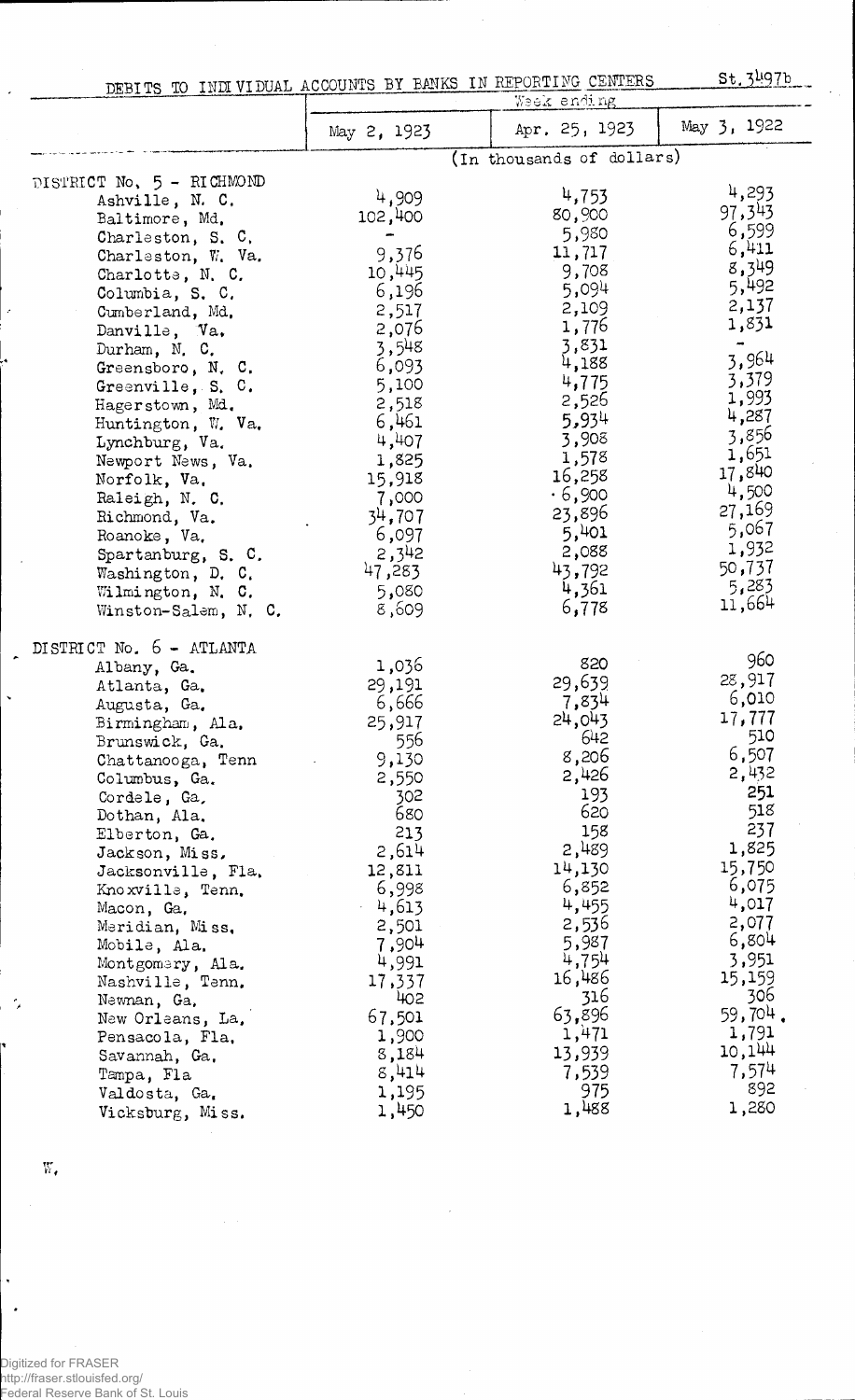| DEBITS TO INDIVIDUAL ACCOUNTS BY BANKS IN REPORTING CENTERS |             |               | $5t - 349c$               |
|-------------------------------------------------------------|-------------|---------------|---------------------------|
|                                                             |             | Week ending   |                           |
|                                                             | May 2, 1923 | Apr. 25, 1923 | May 3, 1922               |
|                                                             |             |               | (In thousands of dollars) |
| DISTRICT No. 7 - CHICAGO                                    |             |               |                           |
| Adrian, Mich.                                               | 829         | 757           | 802                       |
| Aurora, Ill.                                                | 3,272       | 3,436         | 2,671                     |
| Bay City, Mich.                                             | 2,199       | 2,254         | 2,340                     |
|                                                             | 2,836       | 2,412         | 2,402                     |
| Bloomington, Ill.                                           | 6,595       | 6,362         | 5,032                     |
| Cedar Rapids, Iowa                                          |             | 671,638       | 774,930                   |
| Chicago, Ill.                                               | 950,537     | 2,600         | 2,500                     |
| Danville, Ill.                                              | 3,800       | 8,079         | 8,169                     |
| Davenport, Iowa                                             | 10,489      | 3,797         | 3,490                     |
| Decatur, Ill.                                               | 4,247       |               | 16,320                    |
| Des Moines, Iowa                                            | 19,417      | 21,038        | 122,996                   |
| Detroit, Mich.                                              | 161,326     | 183,459       | 2,890                     |
| Dubuque, Iowa                                               | 3,151       | 3,656         |                           |
| Flint, Mich.                                                | 8,268       | 8,100         | 6,905                     |
| Fort Wayne, Ind.                                            | 8,884       | 7,997         | 7,543                     |
| Gary, Ind.                                                  | 3,703       | 3,819         | 3,720                     |
| Grand Rapids, Mich.                                         | 15,966      | 14,833        | 14,577                    |
| Green Bay, Wis.                                             | 2,785       | 2,353         |                           |
| Hammond, Ind.                                               | 4,730       | 4,119         |                           |
| Indianapolis, Ind.                                          | 36,110      | 33,019        | 29,792                    |
| Jackson, Mich.                                              | 6,126       | 5,194         | 4,279                     |
| Kalamazoo, Mich.                                            | 5,148       | 4,843         | 4,588                     |
| Lansing, Mich.                                              | 9,917       | 11,000        | 7,023                     |
| Mason City, Iowa                                            | 2,244       | 2,298         | 2,719                     |
| Milwaukee, Wis.                                             | 65,659      | 60,026        | 58,306                    |
| Moline, Ill.                                                | 2,354       | 1,025         | 3,301                     |
| Muscatine, Iowa                                             | 1,103       | 2,133         | 1,150                     |
| Oshkosh, Wis.                                               | 2,400       | 2,300         | 2,400                     |
| Peoria, Ill.                                                | 10,311      | 8,765         | 9,999                     |
| Rockford, Ill.                                              | 6,195       | 5,159         | 5,741                     |
| Saginaw, Mich.                                              | 5,692       | 5,477         |                           |
| Sioux City, Iowa                                            | 16,366      | 17,319        | 18,729                    |
| South Bend, Ind.                                            | 8,400       | 9,772         | 5,379                     |
| Springfield, Ill.                                           | 7,334       | 6,374         | 6,414                     |
| Terre Haute, Ind.                                           | 5,485       | 6,413         |                           |
| Waterloo, Iowa                                              | 3,984       | 4,884         | 3,556                     |
| DISTRICT No. 8 - ST. LOUIS                                  |             |               |                           |
| East St. Louis and                                          |             |               |                           |
| Nat'l Stock Yards, Ill.                                     | 9,901       | 10,410        | 8,913                     |
| Eldorado, Ark.                                              | 3,078       | 3,465         |                           |
| Evansville, $Ind.$                                          | 7,578       | 7,103         | 6,157                     |
| Fort Smith, Ark.                                            | 2,857       | 2,47          |                           |
| Greenville, Miss.                                           | 752         | 725           | 656                       |
| Helena, Ark.                                                | 959         | 920           | 890                       |
| Little Rock, Ark.                                           | 12,420      | 13,740        | 8,534                     |
| Louisville, Ky.                                             | 36,152      | 34,364        | 34,448                    |
| Memphis, Tenn.                                              | 29,289      | 27,925        | 22,801                    |
| Owensboro, Ky.                                              | 1,327       | 1,400         | 1,105                     |
| Quincy, Ill.                                                | 2,967       | 2,732         | 2,640                     |
| St. Louis, Mo.                                              | 162,280     | 150,495       | 135,969                   |
| Springfield, Mo.                                            | 3,329       | 3,231         | 2,531                     |
|                                                             |             |               |                           |

 $\frac{1}{2}$  .

 $\mathcal{L}^{\text{max}}(\mathcal{A})$  , where  $\mathcal{L}^{\text{max}}$ 

 $\bar{z}$ 

C.

 $\label{eq:2} \frac{1}{\sqrt{2}}\int_{0}^{\infty}\frac{1}{\sqrt{2\pi}}\left(\frac{1}{\sqrt{2}}\left(\frac{1}{\sqrt{2}}\right)^{2}+\frac{1}{2}\left(\frac{1}{\sqrt{2}}\right)^{2}\right)\frac{1}{\sqrt{2}}\,d\mu_{\rm{eff}}\,d\mu_{\rm{eff}}\,d\mu_{\rm{eff}}\,d\mu_{\rm{eff}}\,d\mu_{\rm{eff}}\,d\mu_{\rm{eff}}\,d\mu_{\rm{eff}}\,d\mu_{\rm{eff}}\,d\mu_{\rm{eff}}\,d\mu_{\rm{eff}}\,d\mu_{\$ 

 $\overline{\phantom{a}}$ 

 $\epsilon$ 

 $\overline{ }$ 

 $\mathcal{L}_{\vec{\pmb{\rho}}}$ 

 $\frac{1}{2}$ 

Digitized for FRASER http://fraser.stlouisfed.org/ Federal Reserve Bank of St. Louis

 $\bar{\mathcal{A}}$ 

 $\ddot{\phantom{0}}$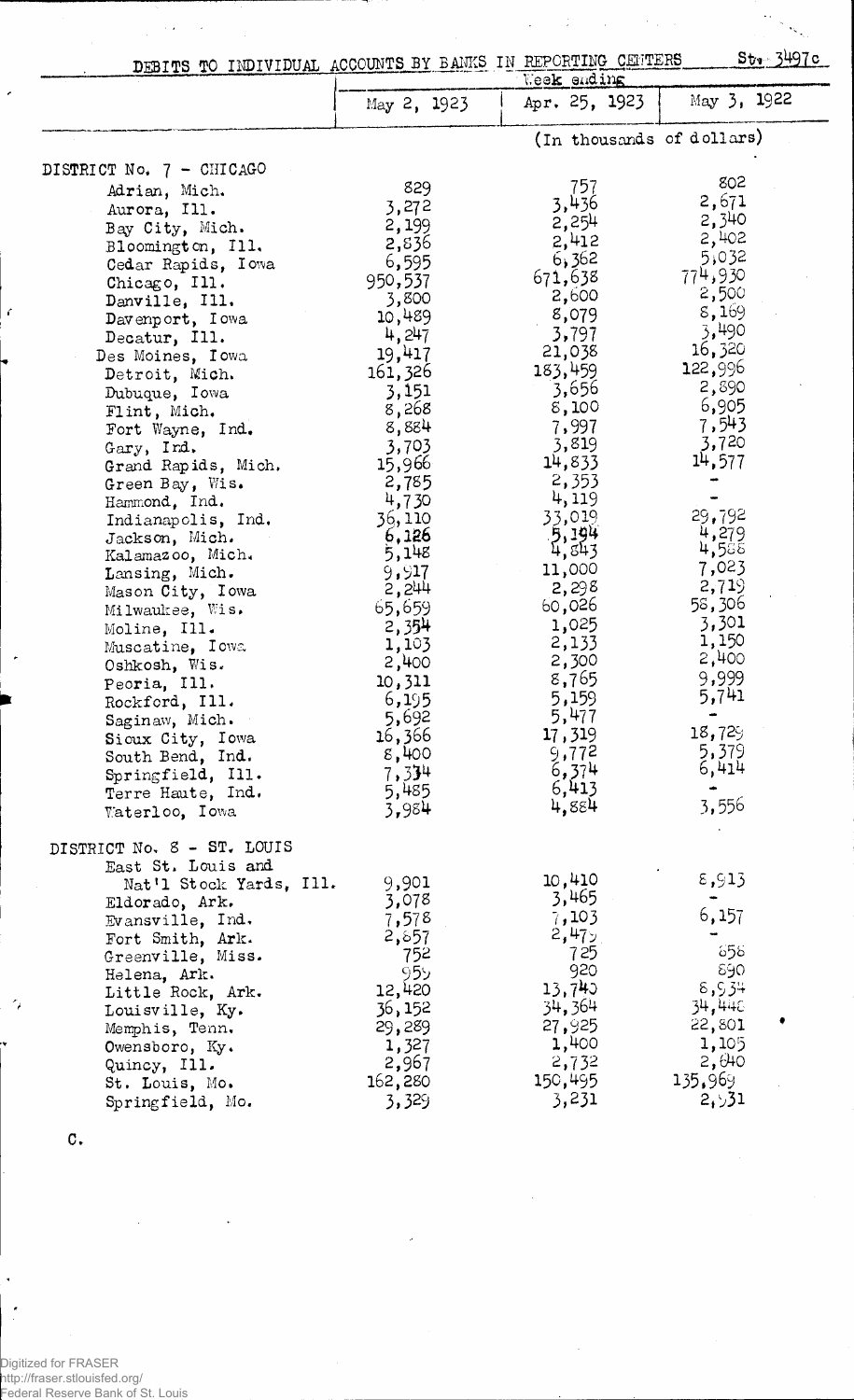| <u>St. 3497d</u><br>DEBITS TO INDIVIDUAL ACCOUNTS BY BANKS IN REPORTING CENTERS<br>Veek ending |                       |                           |                 |
|------------------------------------------------------------------------------------------------|-----------------------|---------------------------|-----------------|
|                                                                                                | $\text{May } 2, 1923$ | Apr. $25, 1923$           | May 3, 1922     |
|                                                                                                |                       | (In thousands of dollars) |                 |
| DISTRICT No. 9 - MINREAPOLIS                                                                   |                       |                           |                 |
| Aberdeen, S. D.                                                                                | 1,208                 | 1,055                     | 1,242           |
| Billings, Mont.                                                                                | 2,100                 | 1,780                     | 1,646           |
| Dickinson, N. D.                                                                               | 409                   | 297                       | 271             |
| Duluth, Minn.                                                                                  | 18,624                | 15,658                    | 19,361          |
| Fargo, N. D.                                                                                   | 2,949                 | 2,548                     | 3,030           |
| Grand Forks, N. D.                                                                             | 1,798                 | 1,362                     | 1,560           |
| Helena, Mont.                                                                                  | 2,018                 | 1,381                     | 2,335           |
| Jamestown, N. D.                                                                               | 459                   | 517                       | 408             |
| La Crosse, Wis.                                                                                | 2,642                 | 2,600                     |                 |
| Lewistown, Mont.                                                                               | 1,073                 | 1,175                     | 751             |
| Minneapolis, Minn.                                                                             | 74,550                | 73,387                    | 70,996          |
| Minot, N. D.                                                                                   | 1,055                 | 806                       | 771             |
| Red Wing, Minn.                                                                                | 483                   | 543                       | 465             |
| St. Paul, Minn.                                                                                | 44,025                | 36,995                    | 41,734          |
| Sioux Falls, S. D.                                                                             | 3,626                 | 3,434                     | 3,646           |
| Superior, Wis.                                                                                 | 1,596                 | 2,250                     | 1,666           |
| Wincna, Minn.                                                                                  | 1,170                 | 973                       | 20ز'            |
| DISTRICT No. 10 - KANSAS CITY                                                                  |                       |                           |                 |
| Atchison, Kans.                                                                                | 1,404                 | 1,604                     | 1,240           |
| Bartlesville, Okla.                                                                            | 4,050                 | 3,103                     | 3,059           |
| Casper, Wyo.                                                                                   | 3,607                 | 4,188                     | 3,901           |
| Cheyeme, Wyo.                                                                                  | 2,252                 | 2,066                     | 1,993           |
| Colorado Springs, Colo.                                                                        | 2,654                 | 2,518                     | 2,695           |
| Denver, Colo.                                                                                  | 37,694                | 35,128                    | 33,758          |
| Enid, Okla.                                                                                    | 2,755                 | 2,940                     |                 |
| Fremont, Neb.                                                                                  | 942                   | 770                       | 860             |
| Grand Island, Neb.                                                                             | 1,317                 | 1,208                     | 1,185           |
| Grand Junction, Colo.                                                                          | 576                   | 542                       | 583             |
| Guthrie, Okla.                                                                                 | 717                   | 746                       | 585             |
| Eutchinson, Kans.                                                                              | 2,882                 | 2,546                     | 2,809           |
| Independence, Kans.                                                                            | 2,699                 | 1,959                     | 2,403           |
| Joplin, Mo.                                                                                    | 3,421                 | 3,312                     | 2,365           |
| Kansas City, Kans.                                                                             | 4,888                 | 4,792                     | 3,527           |
| Kansas City, Mo.                                                                               | 88,053                | 75,725                    | 65,246          |
| Lawrence, Kans.                                                                                | 1,102                 | 1,035                     | 1,129           |
| McAlester, Okla.                                                                               | 813                   | 706                       | 793             |
| Muskogee, Okla.                                                                                | 6,538                 | 5,963                     | 5,243           |
| Oklahoma City, Okla.                                                                           | 20,659                | 15,799                    | 20,374          |
| Okmulgee, Okla.                                                                                | 2,291                 | 2,540                     | 1,627           |
| Omaha, Neb.                                                                                    | 51,387                | 46,058                    | 45,515          |
| Parsons, Kans.                                                                                 | 784                   | 776                       | ε35             |
| Pittsburg, Kans.                                                                               | 1,491                 | 1,243                     | 1,022           |
| Pueblo, Colo.                                                                                  | 6,272                 | 3,335                     | 3,021           |
| St. Joseph, Mo.                                                                                | 15,343                | 14,239                    | 15,650          |
| Topeka, Kans.                                                                                  | 3,269                 | 3,528<br>24,262           | 3,050<br>28,929 |
| Tulsa, Okla.<br>Wichita, Kans.                                                                 | 28,744<br>10,663      | 10,345                    | 9,784           |
|                                                                                                |                       |                           |                 |

 $\bar{\beta}$ 

 $\mathbf{C}$ 

 $\Delta$ l.

 $\ddot{\phantom{1}}$  $\mathbb{F}_2$ 

 $\ddot{\phantom{1}}$ 

 $\ddot{\phantom{0}}$ 

 $\epsilon$ 

.<br>Digitized for FRASER<br>http://fraser.stlouisfed.org/<br>Federal Reserve Bank of St. Louis

 $\mathcal{A}$